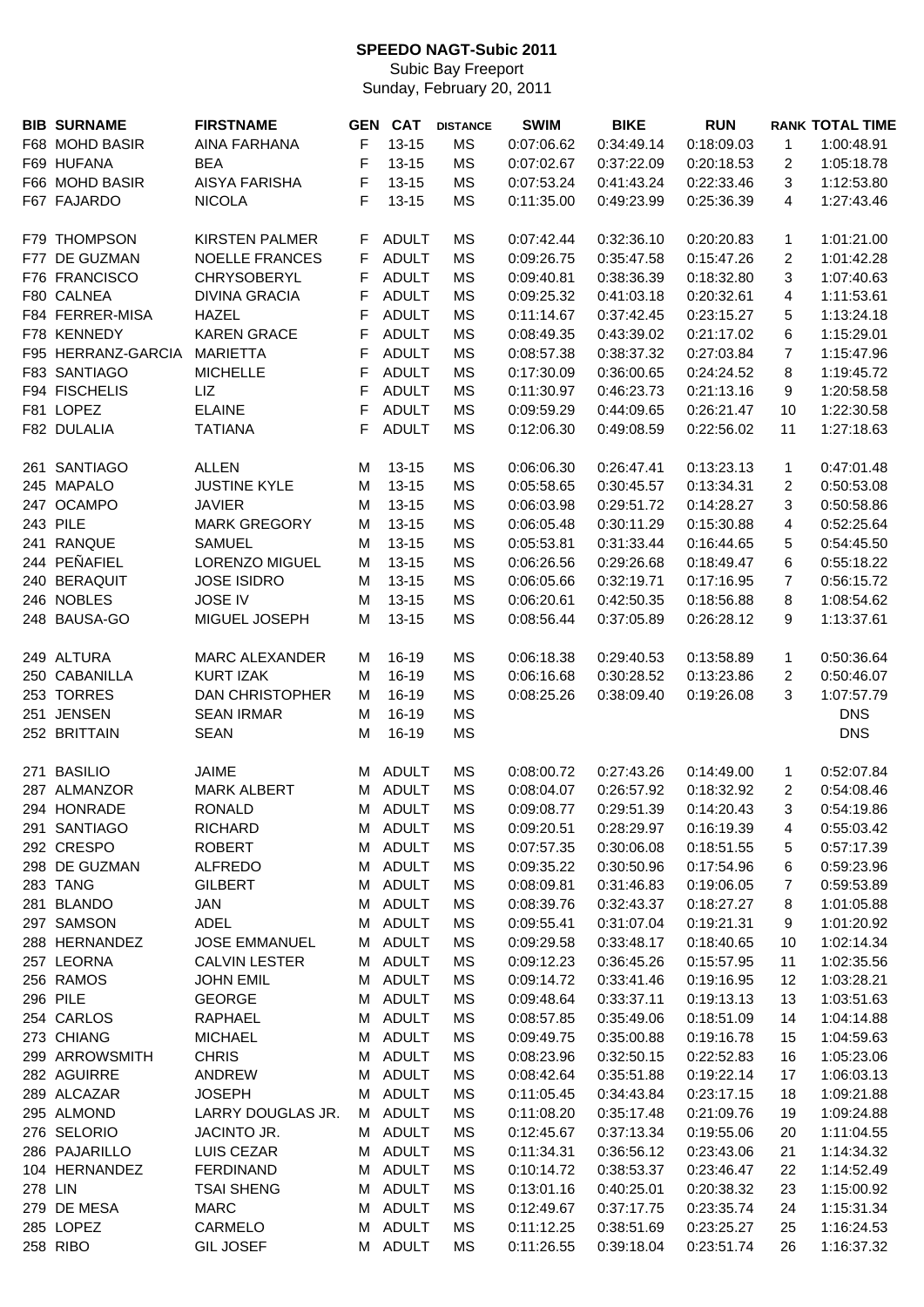|                  | 290 MARCELINO        | <b>MARC</b>            |    | M ADULT      | MS        | 0:12:37.92 | 0:38:28.65 | 0:26:28.57              | 27             | 1:18:46.21 |
|------------------|----------------------|------------------------|----|--------------|-----------|------------|------------|-------------------------|----------------|------------|
| 255 LIM          |                      | <b>JOSEF AARON</b>     | М  | <b>ADULT</b> | MS        | 0:11:11.24 | 0:47:39.41 | 0:19:33.23              | 28             | 1:19:35.30 |
| 259 SU           |                      | <b>KEVIN</b>           | М  | <b>ADULT</b> | MS        | 0:06:00.64 | 0:20:52.59 | 0:24:07.84              | 29             | 1:29:35.66 |
|                  |                      |                        |    |              |           |            |            |                         |                |            |
|                  | 277 REYES            | <b>RIO</b>             | M  | <b>ADULT</b> | MS        | 0:09:13.10 | 0:59:39.05 | 0:27:54.41              | 30             | 1:38:34.21 |
|                  | 272 LAMINERO         | <b>NUR NADEREV</b>     | М  | <b>ADULT</b> | MS        | 0:59:27.39 | 1:43:17.77 | 1:27:34.72              | 31             | 4:11:50.75 |
|                  | 280 STO. DOMINGO     | <b>EMERSON</b>         | М  | <b>ADULT</b> | <b>MS</b> |            |            |                         |                | <b>DNS</b> |
|                  | F23 MOLINA           | <b>FIONA LAUREN</b>    | F. | $20 - 24$    | SD        | 0:41:09.34 | 1:33:09.79 | 1:26:13.84              | 1              | 3:42:35.07 |
|                  |                      |                        |    |              |           |            |            |                         |                |            |
|                  | <b>F24 ENCINARES</b> | <b>ELLEN</b>           | F  | 25-29        | SD        | 0:40:35.67 | 1:57:43.18 | 1:04:01.11              | 1              | 3:43:46.09 |
|                  | F25 UY-CHAN          | <b>NATALIA</b>         | F  | 25-29        | SD        |            |            |                         |                | <b>DNS</b> |
|                  | F26 JOPSON           | <b>JOYETTE</b>         | F  | 30-34        | <b>SD</b> | 0:33:34.51 | 1:17:18.28 | 0:49:10.23              | 1              | 2:41:10.33 |
|                  | F27 BENIPAYO         | <b>HAZEL</b>           | F  | 30-34        | SD        | 0:26:16.94 | 1:23:32.84 | 1:05:26.49              | 2              | 2:56:28.78 |
|                  | F28 ESTUAR           | <b>MICHELLE</b>        | F  | 30-34        | SD        | 0:33:16.87 | 1:37:54.59 | 0:51:04.21              | 3              | 3:03:34.39 |
|                  | F29 LEE              | <b>CANDY</b>           | F  | 34-34        | SD        | 0:34:20.00 | 0:02:57.87 | 0:57:55.30              | 4              | 3:06:58.81 |
|                  | F30 FRONDOSO         |                        |    | 35-39        | SD        | 0:34:38.00 |            |                         |                |            |
|                  |                      | <b>STEPHANIE</b>       | F  |              |           |            | 1:25:20.85 | 1:01:14.75              | 1              | 3:03:07.50 |
|                  | F33 LORENZO          | CAROL                  | F  | 35-39        | <b>SD</b> | 0:34:44.49 | 1:33:41.30 | 1:10:24.24              | 2              | 3:20:12.33 |
|                  | F31 PEÑAFIEL         | <b>MILLIE</b>          | F  | 35-39        | SD        | 0:37:44.16 | 1:38:11.17 | 1:17:19.60              | 3              | 3:35:42.84 |
|                  | F32 BICALDO          | <b>GRACE</b>           | F  | 35-39        | SD        | 0:45:58.21 | 1:48:25.72 | 1:23:26.70              | 4              | 3:59:00.23 |
|                  | F38 TAN              | <b>BERNS</b>           | F  | 40 & O       | SD        | 0:38:04.14 | 1:24:58.28 | 0:52:27.37              | 1              | 2:57:19.86 |
|                  | F35 JOSON            | <b>ROSALINA</b>        | F  | 40 & O       | SD        | 0:32:40.49 | 1:29:47.32 | 0:58:43.02              | 2              | 3:02:59.41 |
|                  | F36 ALTURA           | <b>MONICA</b>          | F  | 40 & O       | <b>SD</b> | 0:30:20.35 | 1:30:22.48 | 1:06:30.07              | 3              | 3:09:06.31 |
|                  | F39 AGANA            | <b>CHARIT</b>          | F  | 40 & O       | <b>SD</b> | 0:42:27.86 | 1:34:46.38 | 1:06:12.46              | 4              | 3:25:58.89 |
|                  | F34 PANTALEON        | <b>ROCIO</b>           |    | 40 & O       |           |            |            |                         |                |            |
|                  |                      |                        | F  |              | SD        | 0:35:24.32 | 1:40:42.01 | 1:30:24.59              | 5              | 3:49:08.89 |
|                  | F37 SANTIAGO         | <b>GERALDINE</b>       | F  | 40 & O       | <b>SD</b> |            |            |                         |                | <b>DNS</b> |
| 7                | <b>HOSANA</b>        | <b>MARK ANTHONY</b>    | M  | 17-19        | SD        | 0:24:24.04 | 1:13:25.58 | 0:42:21.38              | 1              | 2:20:55.60 |
| 4                | SALAMANGUE           | <b>ANTONIO</b>         | м  | 17-19        | SD        | 0:31:40.08 | 1:08:21.78 | 0:46:55.66              | 2              | 2:27:41.08 |
| 2                | <b>MARANON</b>       | ZACHARY                | M  | 17-19        | SD        | 0:25:24.53 | 1:30:03.92 | 0:59:09.55              | 3              | 2:55:49.86 |
| 3                | <b>EIJANSANTOS</b>   | <b>KEVIN LYNDONN</b>   | M  | 17-19        | SD        | 0:22:34.46 | 1:16:28.91 |                         |                | <b>DNF</b> |
| 13 <sup>13</sup> | <b>BIAG</b>          | <b>BILLY</b>           | М  | 20-24        | <b>SD</b> | 0:31:20.83 | 1:09:44.84 | 0:42:45.08              | 1              | 2:24:34.02 |
|                  | 11 DIMAANO           | <b>CRIS</b>            | M  | 20-24        | SD        | 0:27:45.55 |            | 1:13:21.67   0:44:28.78 | $\mathbf{2}$   | 2:26:12.80 |
| 14               | <b>RODIL</b>         | <b>EMMANUEL</b>        | м  | 20-24        | SD        | 0:26:43.91 | 1:13:57.41 | 0:47:19.90              | 3              | 2:28:39.70 |
|                  | <b>TIMBOL</b>        | DEO ERIK PAOLO         | М  | 20-24        | SD        |            |            |                         |                | 2:52:21.16 |
| 5                |                      |                        |    |              |           | 0:25:52.23 | 1:22:46.96 | 1:02:27.33              | 4              |            |
| 8                | <b>JUAN</b>          | <b>HANS KRISTIAN</b>   | м  | 20-24        | SD        | 0:33:18.85 | 1:20:37.42 | 0:58:38.16              | 5              | 2:54:10.26 |
|                  | 15 VELASCO           | <b>JUAN GABRIEL</b>    | М  | $20 - 24$    | SD        | 0:35:18.63 | 1:32:43.06 | 0:45:40.02              | 6              | 2:55:28.82 |
| 17               | RAÑA                 | <b>BENJAMIN</b>        | М  | 25-29        | SD        | 0:26:48.76 | 1:08:18.72 | 0:41:55.31              | $\mathbf{1}$   | 2:17:43.40 |
| 21               | VARGAS               | <b>RAFAEL</b>          | м  | 25-29        | SD        | 0:29:55.61 | 1:09:24.77 | 0:45:11.91              | 2              | 2:25:15.20 |
| 29               | <b>RODRIGUEZ</b>     | <b>RAMON</b>           | M  | 25-29        | SD        | 0:33:06.86 | 1:12:59.13 | 0:47:36.61              | 3              | 2:34:41.52 |
| 23               | <b>ONG</b>           | <b>RALPH</b>           | M  | 25-29        | SD        | 0:27:36.05 | 1:18:24.86 | 0:51:21.79              | 4              | 2:38:05.35 |
| 22               | ORDOVEZA             | <b>RAYMOND</b>         | M  | 25-29        | SD        | 0:28:53.98 | 1:18:50.49 | 0:51:20.20              | 5              | 2:40:34.53 |
| 24               | <b>DAVID</b>         | <b>JEREMY</b>          | M  | 25-29        | SD        | 0:38:10.25 | 1:13:06.67 | 0:53:17.42              | 6              | 2:45:48.85 |
| 16               | <b>VELASCO</b>       | RAYMUND GERARD         | M  | 25-29        | SD        | 0:31:58.94 | 1:25:30.52 | 0:49:32.25              | 7              | 2:48:08.80 |
|                  | <b>OLONAN</b>        | <b>ERICK ANDREW</b>    | M  | 25-29        | SD        |            |            | 0:56:18.50              |                | 2:55:51.88 |
| 30               |                      |                        |    |              |           | 0:33:56.91 | 1:24:09.99 |                         | 8              |            |
| 18               | <b>ISIP</b>          | <b>JEREMIAH</b>        | M  | 25-29        | SD        | 0:29:11.25 | 1:31:55.02 | 0:54:03.88              | 9              | 2:59:36.14 |
| 19               | <b>RUEDA</b>         | <b>MAXIMO</b>          | M  | 25-29        | SD        | 0:33:12.37 | 1:29:33.96 | 1:02:42.59              | 10             | 3:07:09.32 |
| 28               | <b>GUZMAN</b>        | <b>MARCO ANTONIO</b>   | М  | 25-29        | SD        | 0:42:15.72 | 1:23:56.58 | 1:10:11.07              | 11             | 3:17:33.61 |
| 26               | <b>CHUSENFU</b>      | <b>IGNATIUS GADRIC</b> | м  | 25-29        | SD        | 0:34:12.44 | 1:31:25.56 | 1:13:40.42              | 12             | 3:19:48.46 |
| 27               | <b>TAN</b>           | <b>JOHANNES BURKE</b>  | м  | 25-29        | SD        | 0:39:11.27 | 1:40:38.03 | 1:34:09.78              | 13             | 3:56:20.75 |
| 25               | <b>ROSALES</b>       | <b>ARIESTIDES</b>      | М  | 25-29        | SD        | 0:43:05.33 | 1:45:49.11 | 1:35:06.20              | 14             | 4:06:09.91 |
|                  | 46 ATENTO            | PHILIP                 | М  | 30-34        | SD        | 0:29:40.28 | 1:08:50.25 | 0:41:59.67              | 1              | 2:21:17.45 |
| 60               | PEÑALOSA             | <b>FRANKLIN</b>        | M  | 30-34        | SD        | 0:30:25.54 | 1:15:08.14 | 0:38:32.72              | 2              | 2:25:10.46 |
| 50               | <b>GUIEB</b>         | <b>ERICK</b>           | M  | 30-34        | SD        | 0:30:03.31 | 1:12:30.16 | 0:45:34.09              | 3              | 2:28:54.21 |
|                  |                      |                        |    |              |           |            |            |                         |                |            |
| 32               | <b>CHUA</b>          | <b>MIKEY</b>           | м  | 30-34        | SD        | 0:24:00.83 | 1:18:03.98 | 0:49:29.56              | 4              | 2:32:48.81 |
| 31               | <b>SAJULGA</b>       | <b>FELIPE</b>          | M  | 30-34        | SD        | 0:30:20.22 | 1:17:01.51 | 0:46:59.87              | 5              | 2:35:20.82 |
| 49               | DE LEON              | <b>RONALD</b>          | M  | 30-34        | SD        | 0:34:10.36 | 1:16:52.47 | 0:47:53.99              | 6              | 2:40:00.30 |
|                  | 39 AQUINO            | <b>RONALDO</b>         | М  | 30-34        | SD        | 0:36:47.53 | 1:13:49.02 | 0:52:14.02              | $\overline{7}$ | 2:44:01.16 |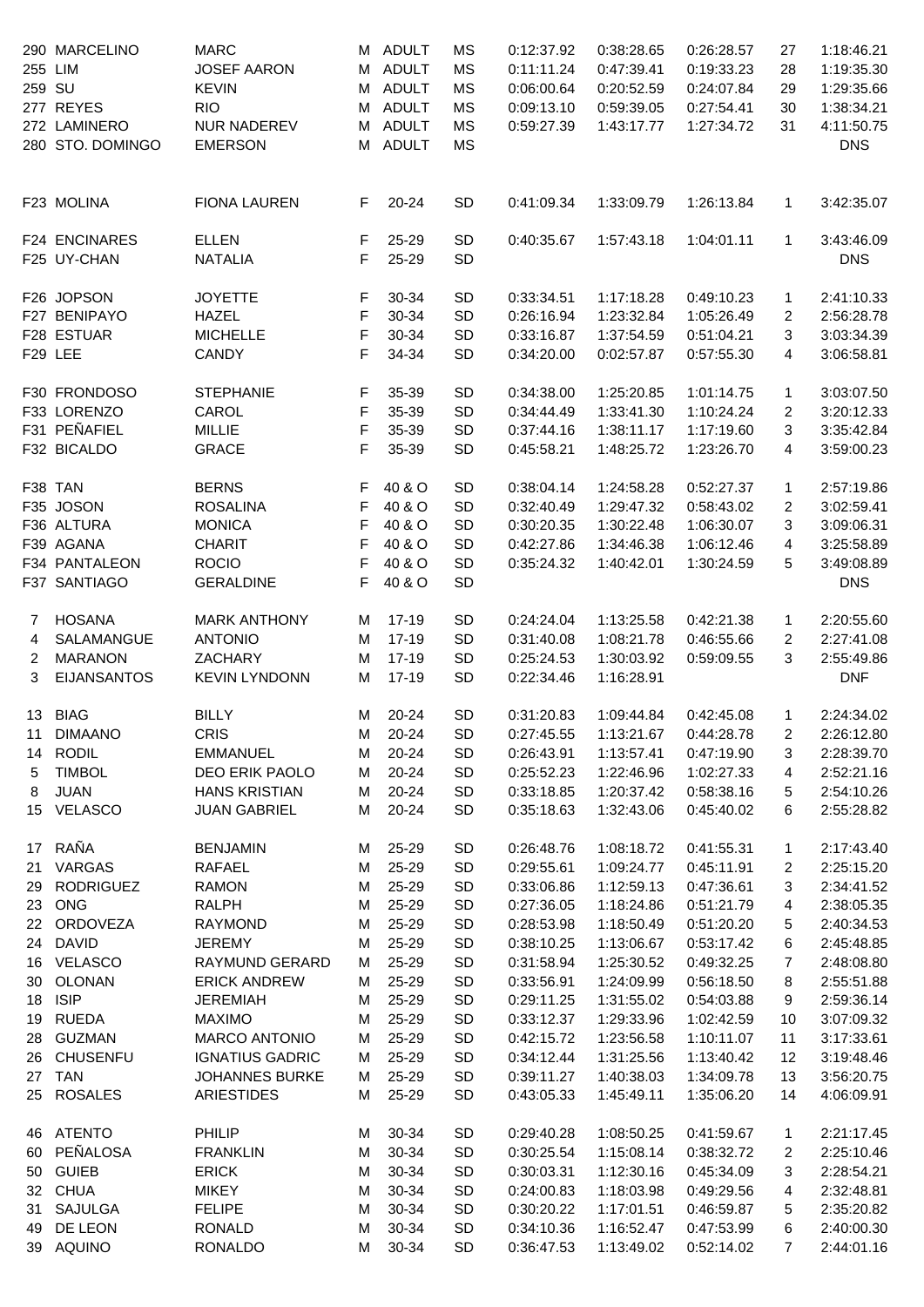| 35 | <b>RIVERA</b>      | <b>MARK</b>             | M | 30-34 | SD        | 0:31:22.44 | 1:17:00.18 | 0:54:55.72 | 8  | 2:44:36.92 |
|----|--------------------|-------------------------|---|-------|-----------|------------|------------|------------|----|------------|
| 34 | DE LEON            | <b>CARLO THOMAS</b>     | M | 30-34 | SD        | 0:30:50.65 | 1:18:28.39 | 0:54:31.29 | 9  | 2:44:59.19 |
| 47 | CO SAY             | <b>VINSON</b>           | M | 30-34 | SD        | 0:29:32.83 | 1:18:03.49 | 0:59:42.97 | 10 | 2:49:35.87 |
| 36 | <b>ESTRELLA</b>    | <b>OLIVER</b>           | M | 30-34 | SD        | 0:39:03.90 | 1:14:52.94 | 0:56:25.60 | 11 | 2:51:51.38 |
| 48 | <b>TAN</b>         | JEFFREY                 | M | 30-34 | SD        | 0:33:38.87 | 1:27:06.51 | 0:53:21.71 | 12 | 2:55:19.16 |
| 59 | DY                 | LLOYD                   | M | 30-34 | SD        | 0:37:23.04 | 1:19:34.72 | 0:56:56.70 | 13 | 2:55:25.29 |
| 57 | WU                 | <b>MENG HO</b>          | м | 30-34 | <b>SD</b> | 0:38:05.54 | 1:24:26.54 | 0:55:21.76 | 14 | 2:59:59.48 |
| 40 | PENEYRA            | <b>NOEL FREDERICK</b>   | M | 30-34 | <b>SD</b> | 0:38:55.67 | 1:21:40.64 | 0:57:55.42 | 15 | 3:00:19.83 |
| 55 | <b>REYES</b>       | RAPHAEL                 | М | 30-34 | <b>SD</b> | 0:37:26.91 | 1:22:24.94 | 1:00:08.84 | 16 | 3:01:20.28 |
| 54 | <b>ZAPATA</b>      | <b>RAFFY</b>            | M | 30-34 | <b>SD</b> | 0:32:53.77 | 1:28:21.80 | 1:00:10.26 | 17 | 3:02:42.11 |
| 51 | PANGANIBAN         | <b>ALVIN</b>            | М | 30-34 | <b>SD</b> | 0:33:59.30 | 1:21:19.59 | 1:05:41.13 | 18 | 3:03:04.27 |
| 37 | QUIA               | NORMAN NAZER            | M | 30-34 | <b>SD</b> | 0:38:43.49 | 1:25:51.73 | 0:58:41.56 | 19 | 3:05:09.82 |
| 56 | <b>LEGASTO</b>     | JOSEPH ADELBERT         | M | 30-34 | <b>SD</b> | 0:35:27.87 | 1:28:48.43 | 1:01:27.30 | 20 | 3:07:09.94 |
| 33 | <b>MANZANO</b>     | <b>NORBERTO</b>         | M | 30-34 | SD        | 0:34:57.37 | 1:22:28.04 | 1:09:08.55 | 21 | 3:08:03.26 |
| 58 | SONGCO             | <b>JOHN CHRISTOPHER</b> | M | 30-34 | <b>SD</b> | 0:35:19.10 | 1:25:22.65 | 1:07:49.70 | 22 | 3:10:25.29 |
| 44 | LEE                | <b>RYAN</b>             | M | 30-34 | <b>SD</b> | 0:38:19.77 | 1:28:05.86 | 1:02:24.06 | 23 | 3:10:44.70 |
| 53 | <b>REYES</b>       | <b>RAULITO</b>          | M | 30-34 | SD        | 0:31:37.34 | 1:33:50.32 | 1:06:22.23 | 24 | 3:14:13.70 |
| 43 | CARBALLO           | LOUIE                   | M | 30-34 | SD        | 0:34:57.51 | 1:28:29.55 | 1:11:54.09 | 25 | 3:17:37.45 |
|    | 52 TAN             | <b>ERIC</b>             | M | 30-34 | <b>SD</b> | 0:42:59.47 | 1:26:11.05 | 1:13:37.21 | 26 | 3:25:04.13 |
| 41 | <b>FONTILLAS</b>   | <b>JOHN PAUL</b>        | M | 30-34 | SD        | 0:44:42.12 | 1:26:54.67 | 1:11:58.16 | 27 | 3:25:22.19 |
|    |                    |                         |   |       |           |            |            |            |    |            |
| 80 | <b>MORENO</b>      | RAYMOND JOHN            | M | 35-39 | SD        | 0:30:11.98 | 1:17:20.48 | 0:53:14.05 | 1  | 2:42:31.68 |
| 64 | VILLONGCO          | <b>ZEAN</b>             | M | 35-39 | SD        | 0:30:15.31 | 1:21:14.24 | 0:54:29.78 | 2  | 2:47:43.32 |
| 70 | CALLEJA            | <b>OLIVER</b>           | M | 35-39 | SD        | 0:33:30.96 | 1:17:26.40 | 0:55:58.43 | 3  | 2:48:27.50 |
| 61 | PAMAKID            | <b>GREGIE</b>           | M | 35-39 | SD        | 0:33:53.85 | 1:13:56.11 | 0:59:41.80 | 4  | 2:48:52.87 |
| 74 | <b>DY</b>          | <b>JOHN PAUL</b>        | M | 35-39 | SD        | 0:31:43.94 | 1:21:22.45 | 0:57:00.45 | 5  | 2:51:04.87 |
| 79 | SALANDANAN         | <b>ROBIN</b>            | M | 35-39 | SD        | 0:33:18.08 | 1:15:29.20 | 1:01:16.78 | 6  | 2:51:30.54 |
| 66 | <b>MALLARI</b>     | LAWRENCE                | M | 35-39 | SD        | 0:34:02.41 | 0:00:05.72 | 0:54:15.97 | 7  | 2:54:04.26 |
| 77 | <b>PANAMBO</b>     | <b>JACK</b>             | M | 35-39 | <b>SD</b> | 0:37:28.24 | 1:20:04.05 | 0:58:36.24 | 8  | 2:57:17.06 |
| 68 | <b>MUNOZ</b>       | <b>DENNIS</b>           | M | 35-39 | <b>SD</b> | 0:37:08.77 | 1:22:25.14 | 0:56:16.63 | 9  | 2:57:36.33 |
| 62 | PASCUAL            | <b>NORMAN</b>           | M | 35-39 | <b>SD</b> | 0:33:25.91 | 1:25:34.40 | 0:57:45.46 | 10 | 2:58:05.89 |
| 82 | AGREGADO           | <b>RAMON</b>            | M | 35-39 | SD        | 0:34:16.97 | 1:18:46.20 | 1:05:36.87 | 11 | 2:58:46.32 |
| 81 | <b>HEREDIA</b>     | <b>GABRIEL JUAN</b>     | M | 35-39 | <b>SD</b> | 0:33:22.79 | 1:20:38.26 | 1:04:12.71 | 12 | 3:00:13.56 |
| 76 | POQUIZ             | <b>RICHARD</b>          | M | 35-39 | <b>SD</b> | 0:39:41.31 | 1:24:29.38 | 1:00:24.69 | 13 | 3:06:07.35 |
| 83 | <b>SUGAY</b>       | <b>PIO</b>              | M | 35-39 | <b>SD</b> | 0:38:55.88 | 1:26:55.05 | 1:01:42.24 | 14 | 3:08:28.14 |
| 75 | <b>CHUA</b>        | <b>KENNETH</b>          | M | 35-39 | SD        | 0:35:50.00 | 1:30:38.62 | 1:02:08.22 | 15 | 3:11:19.21 |
|    | 73 AMOR            | LAWRENCE                | М | 35-39 | SD        | 0:41:59.20 | 1:32:51.39 | 1:00:01.17 | 16 | 3:16:24.89 |
|    | 69 VELOSO          | <b>JOEY</b>             | м | 35-39 | SD        | 0:39:36.86 | 1:30:33.17 | 1:07:55.46 | 17 | 3:19:36.43 |
| 78 | <b>DELA MERCED</b> | <b>NOEL</b>             | м | 35-39 | SD        | 0:39:28.49 | 1:27:51.29 | 1:10:19.51 | 18 | 3:19:37.27 |
|    | 65 DULALIA         | <b>JAMES</b>            | м | 35-39 | SD        | 0:32:48.47 | 1:31:00.00 | 1:16:26.82 | 19 | 3:22:26.27 |
|    | 67 RONQUILLO       | <b>ARTHUR FRANCIS</b>   | м | 35-39 | SD        | 0:37:13.28 | 1:29:01.99 | 1:15:01.10 | 20 | 3:23:03.12 |
|    | 72 PEÑAFIEL        | <b>GLENN</b>            | м | 35-39 | SD        | 0:36:22.57 | 1:24:40.46 | 1:21:17.41 | 21 | 3:24:53.69 |
|    | 71 YU              | <b>HUI YAO</b>          | м | 35-39 | SD        | 0:39:43.37 | 1:35:41.63 | 1:15:01.49 | 22 | 3:31:39.45 |
|    | 63 HERVIAS         | <b>ROY WINDELL</b>      | м | 35-39 | SD        |            |            |            |    | <b>DNS</b> |
|    |                    |                         |   |       |           |            |            |            |    |            |
|    | 111 OCAMPO         | <b>RAFAEL</b>           | м | 40-44 | SD        | 0:26:43.76 | 1:13:51.47 | 0:48:14.97 | 1  | 2:30:03.57 |
|    | 85 ANG             | LEVY                    | м | 40-44 | SD        | 0:30:10.27 | 1:13:45.73 | 0:49:57.15 | 2  | 2:34:47.36 |
|    | 92 REGALIZA        | <b>TYRONE</b>           | M | 40-44 | SD        | 0:31:30.17 | 1:13:32.22 | 0:50:34.39 | 3  | 2:37:01.54 |
|    | 108 BUHAIN         | <b>ERIC</b>             | M | 40-44 | <b>SD</b> | 0:23:05.92 | 1:10:40.74 | 1:04:56.63 | 4  | 2:39:54.81 |
|    | 110 MARANON        | <b>GREGORY</b>          | M | 40-44 | SD        | 0:30:25.37 | 1:17:09.63 | 0:51:46.64 | 5  | 2:40:47.14 |
|    | 174 VILLANUEVA     | <b>JOHN</b>             | M | 40-44 | SD        | 0:31:47.71 | 1:14:22.54 | 0:54:55.53 | 6  | 2:42:07.51 |
|    | 89 HARLEY          | <b>FRANK PHILIP</b>     | M | 40-44 | SD        | 0:30:08.34 | 1:18:53.53 | 0:51:06.62 | 7  | 2:42:25.61 |
|    | 117 INOCENTES      | EDWARD                  | M | 40-44 | SD        | 0:32:41.75 | 1:18:33.21 | 0:53:39.53 | 8  | 2:46:39.18 |
| 91 | <b>JIMENEZ</b>     | ARNOLD ROY              | M | 40-44 | SD        | 0:31:28.72 | 1:17:53.92 | 0:56:41.78 | 9  | 2:47:51.60 |
|    | 95 NG              | <b>BRIAN</b>            | м | 40-44 | SD        | 0:36:28.81 | 1:17:34.64 | 0:56:30.67 | 10 | 2:51:51.48 |
| 90 | <b>RODRIGUEZ</b>   | <b>DINO</b>             | м | 40-44 | SD        | 0:34:47.04 | 1:18:21.09 | 0:58:23.50 | 11 | 2:53:12.07 |
| 94 | <b>CHUA</b>        | <b>CHARLIE</b>          | м | 40-44 | <b>SD</b> | 0:33:34.03 | 1:20:01.85 | 0:58:26.72 | 12 | 2:53:47.84 |
| 93 | <b>BARTOLOME</b>   | <b>ERICK</b>            | м | 40-44 | SD        | 0:38:27.43 | 1:19:44.00 | 0:55:34.32 | 13 | 2:55:37.86 |
|    | 84 REYES           | <b>CHARLES REGINALD</b> | м | 40-44 | SD        | 0:34:07.39 | 1:19:46.30 | 0:59:53.31 | 14 | 2:56:00.10 |
|    | 112 YUPANGCO       | <b>ENRIQUE</b>          | м | 40-44 | SD        | 0:28:36.20 | 1:27:14.55 | 1:00:07.62 | 15 | 2:58:14.03 |
|    | 99 PO              | <b>CHRISTOPHER</b>      | м | 40-44 | SD        | 0:35:04.14 | 1:27:45.54 | 0:54:54.98 | 16 | 2:59:37.70 |
|    | 98 VERA-CASTILLO   | <b>GUILLERMO</b>        | M | 40-44 | SD        | 0:33:12.37 | 1:22:41.01 | 1:02:22.89 | 17 | 3:00:38.05 |
| 88 | NARVAEZ            | <b>MARLON</b>           | м | 40-44 | SD        | 0:36:29.54 | 1:27:40.89 | 0:57:04.64 | 18 | 3:02:45.88 |
|    | 109 ARRIOLA        | ARIEL                   | M | 40-44 | <b>SD</b> | 0:40:45.88 | 1:21:29.91 | 0:58:34.28 | 19 | 3:02:57.35 |